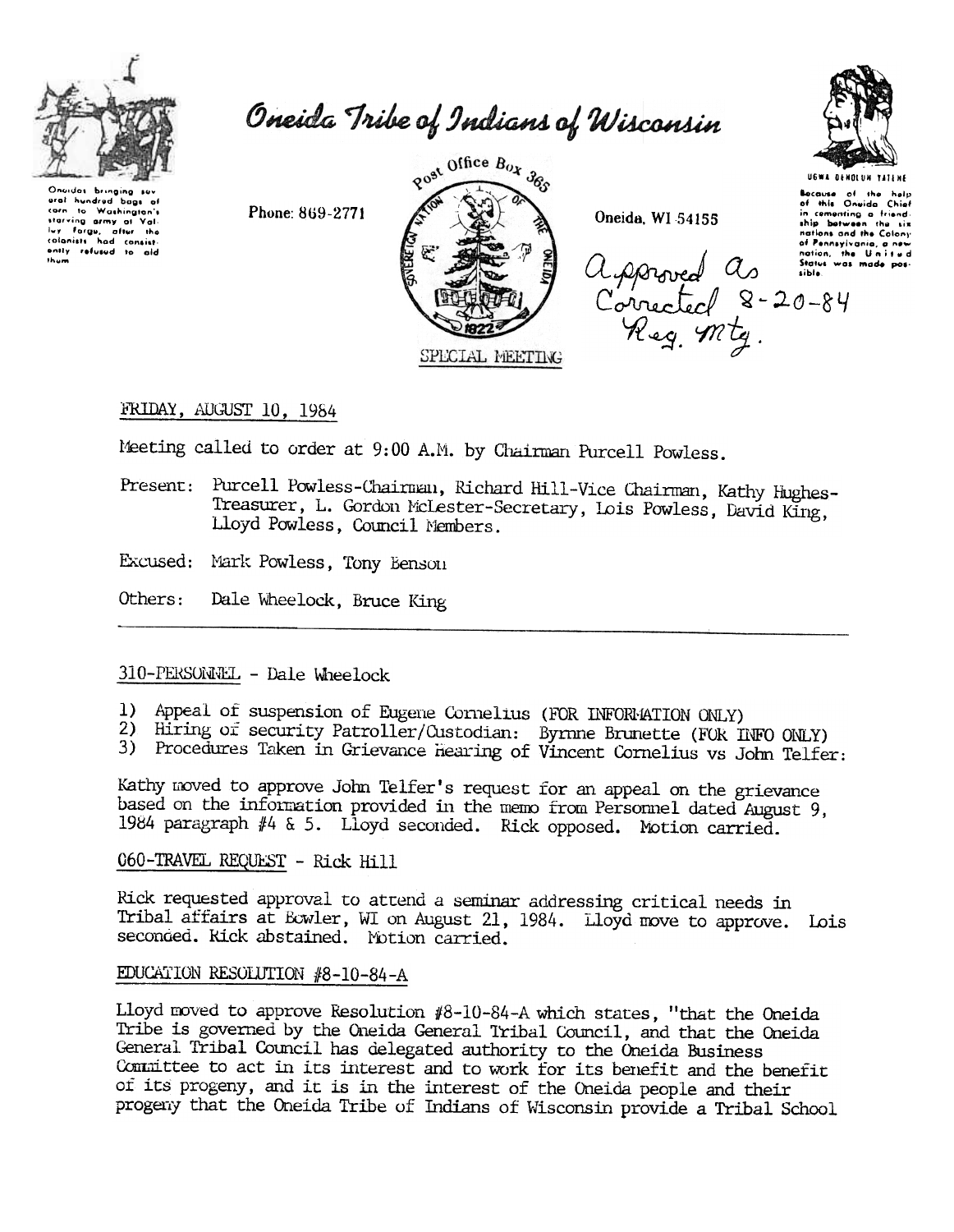Oneida Tribe of Indians of Wisconsin Special Meeting -August 10, 1984 Page 2

# Education Resolution (Continued)

for the education of Indian youth of this area, and that the Oneida Business Conmittee hereby endorses and supports the entering of contracting with the Bureau of Indian Affairs for the purpose of providing funds for the Oneida Tribal School base program and ancillary programs including: Operations  $\&$ Maintenance, Transportation, and Education.

Gordon seconded. Lois abstained. Motion carried.

### 06Q-TRAVEL/VACATION REQUEST -Lloyd Powless

Lloyd requested to travel to Minneapolis to attend a JOM consultation meeting scheduled for August 13, 1984, and also a vacation request on August 17 through the 24, 1984.

Gordon moved to approve both requests. Rick seconded. Lloyd abstained Motion carried.

#### 400-CHAPTER I BUDGET MODIFICATION

This is for retro-approval. The Tribal School modification has already been submitted to the agency and has been already approved. Kathy moved to approve. Lloyd seconded. Rick abstained. Motion carried.

## TABLED EDUCATION RESOLUTION HR 11

Lloyd made a motion to take this item from the table. Kathy seconded. Notion carried. Lloyd explained that there was no need to take action now as the Bill has already been passed.

#### 060-RE-BUDGET OF \$1,000 OF RICK HILL'S SALARY

RiCk requested that \$1,000 be taken out of his salary- and be put into land acquisition and that his check be adjusted accordingly. Kathy moved to approve a payroll deduction from RiCk Hill's salary not to exceed \$1,000 during the course of the year and those ftmds be put into the land acquisition fund. Lloyd seconded. Rick abstained. Notion carried.

# 175-INDIAN CHILD WELFARE THE FIRST OKLAHOMA ADOPTION

- (a) Resolution  $#8-10-84-A$
- WHEREAS, the Oneida Tribe of Indians of Wisconsin is a federally recognized Indian government and a treaty tribe recognized by the laws of the United States, and
- WHEREAS, the Oneida General Tribal Council is the governing body of the Oneida l'ribe of Indians of Wisconsin, and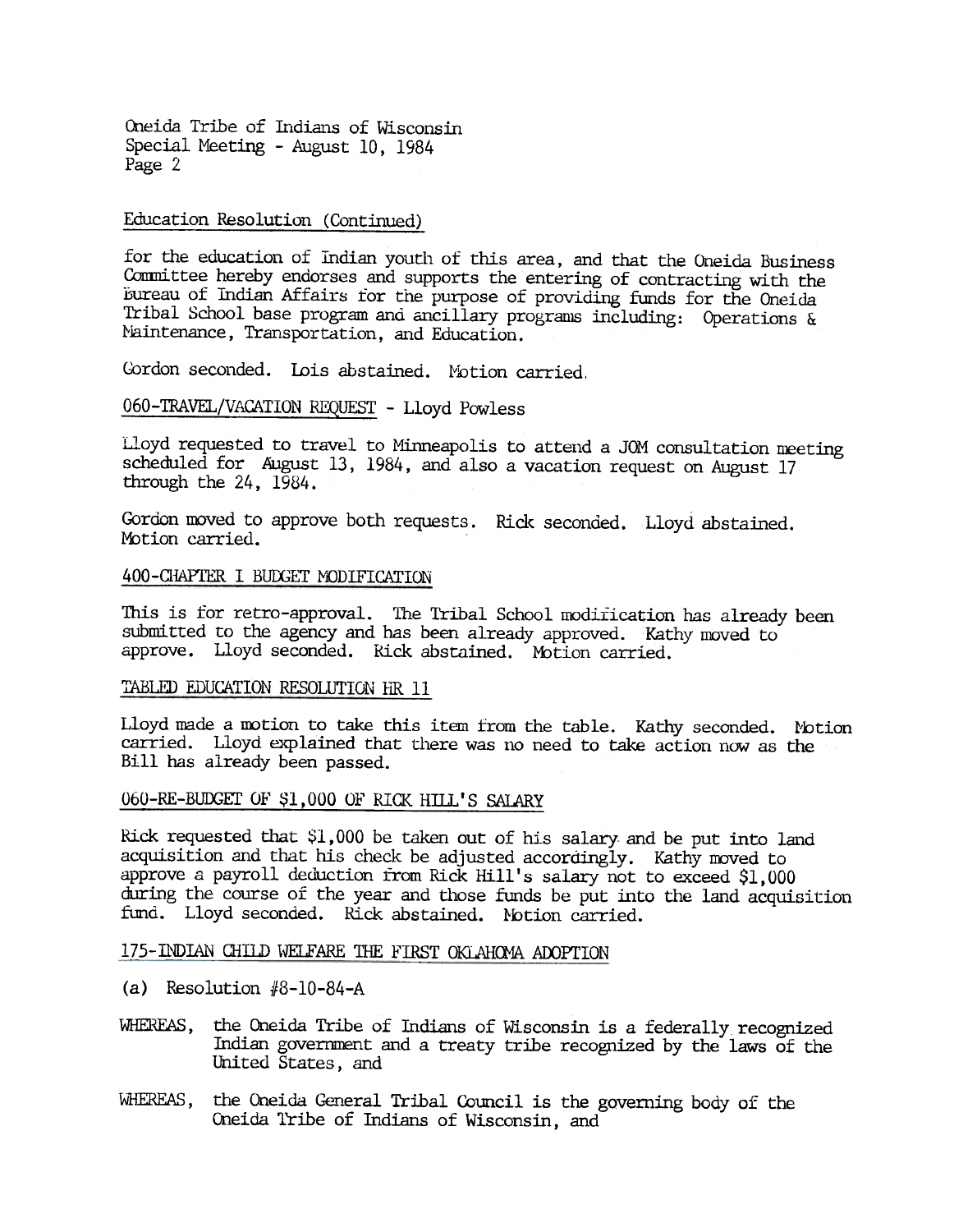Oneida Tribe of Indians of Wisconsin Special Meeting - August 10, 1984 Page 3

Indian Child Welfare Resolution (Continued)

- WHEREAS, the Oneida Business Committee has been delegated the authority of Article IV, Section 1 of the Oneida Constitution by the Oneida General Tribal Council to protect and preserve the sovereignty of the Oneida Tribe, its rights and its resources, and
- WHEREAS. the Indian Child Welfare Act is intended to protect Indian children from arbitrary removal from their families and tribal affiliation by the establishment of procedures to insure that measures to prevent the break-up of Indian families followed in child custody proceedings, and
- WHEREAS, the Oneida Business Committee has taken steps to protect the best interests of children and to promote the stability and security of Indian tribes and families by establishing the Oneida Child Protective Board, and
- WHEREAS, the Indian Child Welfare Act state preferences in the placement of children in need of care and said preferences include, "tribal members" and "other Indian families", and
- WHEREAS, the Menominee Tribe is a federally recognized Indian tribe and subject to the Indian Child Welfare Act.
- NOW THEREFORE BE IT RESOLVED: That the Oneida Business Committee, on behalf of the Oneida General Tribal Council, authorizes agreements and/or compacts to be made for the placement and/or disposition of Oneida children within the Menominee Reservation.

Kathy made a motion to adopt Resolution  $# 8-10-84-B$ . Lois seconded. Motion carried.

#### 175-MENOMINEE/ONEIDA CHILDREN'S COMPACT

(b) Resolution  $\frac{1}{8}/10/84 - B$ 

This legal document was read and explained by Attorney Sharon Cornelius.

Kathy moved to approve the Menominee/Oneida Children's Compact. Gordon seconded. Notion carried.

# 060-TRAVEL REQUEST - Tony Benson/Sharon Cornelius

Rick moved to approve the travel request for Sharon Cornelius and Tony Benson to attend the workshop in Oklahoma regarding Indian Child Welfare on August 15, 1984. Kathy seconded. Gordon opposed. Motion carried.